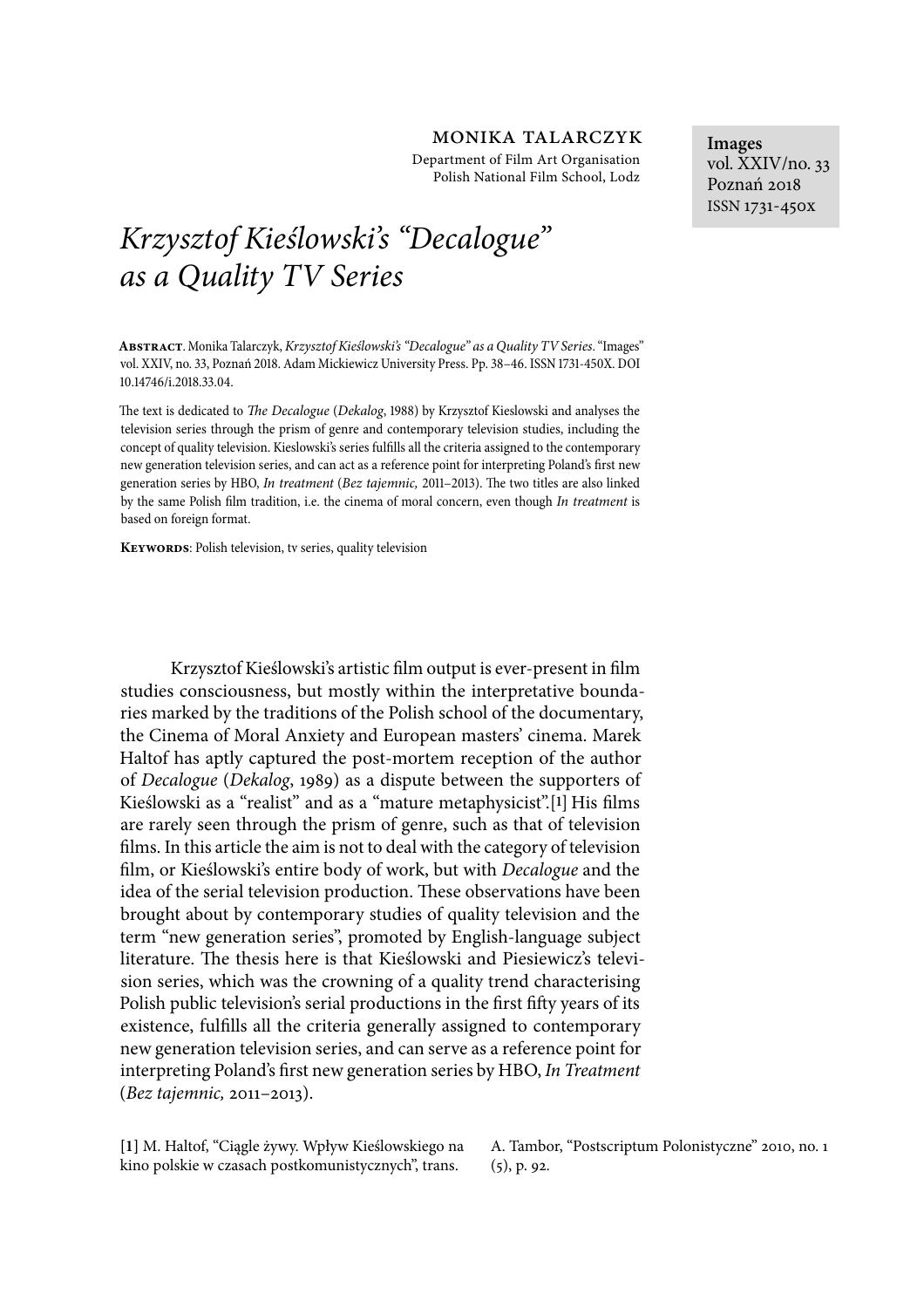The premiere of the first part of *Decalogue* on Polish television was December 10, 1989. To apply the film's genre affiliation was a difficult task from the very beginning; the director himself used to refer to his work as "a television cycle which uses the experiences of a series".[**2**] With this he was very much ahead of his time when, in the 1990s, the classic division into television 7lms, series and serials, including soap operas, telenovelas, miniseries and anthology series, lost its currency due to the hybridization of genres. It is worth recalling that a series (*the episodic series)* was understood as a cyclical show consisting of independent closed-plot episodes with recurring characters and even settings, but each telling a separate story. In the case of a serial (*the continuing serial)*, plots continued over a number of episodes, and their resolution was deliberately left hanging at the end of each episode (*cliffhanger*) in order to be further developed in the next one, or even infinitely, as in American soap operas. According to this terminology, *Decalogue* should be defined as a television episodic series, where the setting is within one Warsaw housing estate, and each episode is a closed-plot whole, though the characters cameo in various episodes.[**3**] However, we know this term is not exhaustive of the phenomenon of Kieślowski and Piesiewicz's work. It transcends television genres. According to Badowska and Parmeggiani, the *Decaloque* series is like a literary, musical or pictorial cycle, such as the Arthurian cycle, Richard Wagner's four-opera Ring Cycle, or Giotto's frescoes in the Scrovengi Chapel in Padua.[**4**]

The time has come to pose the question, whether it can stand up to the level represented by contemporary film series. What new quality has been brought about by the new generation series? As Susan Cardwell would have it, from the description of the advantages of quality television:

American quality television programmes tend to exhibit high production values, naturalistic performance styles, recognised and esteem actors, a sense of visual style created through careful, even innovative, camerawork and editing, and a sense of aural style created through the judicious use of appropriate, even original music. This moves beyond the 'glossiness' of style. Generally, there is a sense of stylistic integrity, in which themes and style are intertwined in an expressive and impressive way. Further, the programmes are likely to explore serious themes, rather than representing superficial events of life, they are likely to suggest that the viewer will be rewarded by seeking out greater symbolic or emotional resonance within the details of the programme. American quality television also tend to focus on the present offering reflections on contemporary society and crystallising these reflections within smaller examples and instances.<sup>[5]</sup>

**[2]** *A Short Film about "Decalogue"*, dir. E. Anipare and J. Wood, UK 1996.

**[3]** B. Staszczyszyn, "Świat w odcinkach", "Ekrany" 2012, no. 3–4, pp. 4–12.

**[4]** *Of Elephants and Toothaches: Ethics, Politics, and Religion in Krzysztof Kie*ś*lowski's "Decalogue"*, eds.

E. Badowska and F. Parmeggiani, New York 2016, p. 2. **[5]** S. Cardwell, "Is Quality Television Any Good? GenericDistinctions, Evaluations and The Troubling Matter of Critical Judgement", [in:] *Quality TV: Contemporary American Television and Beyond*, eds. J. McCabe, et. al., New York and London 2007, p. 26.

**Genre**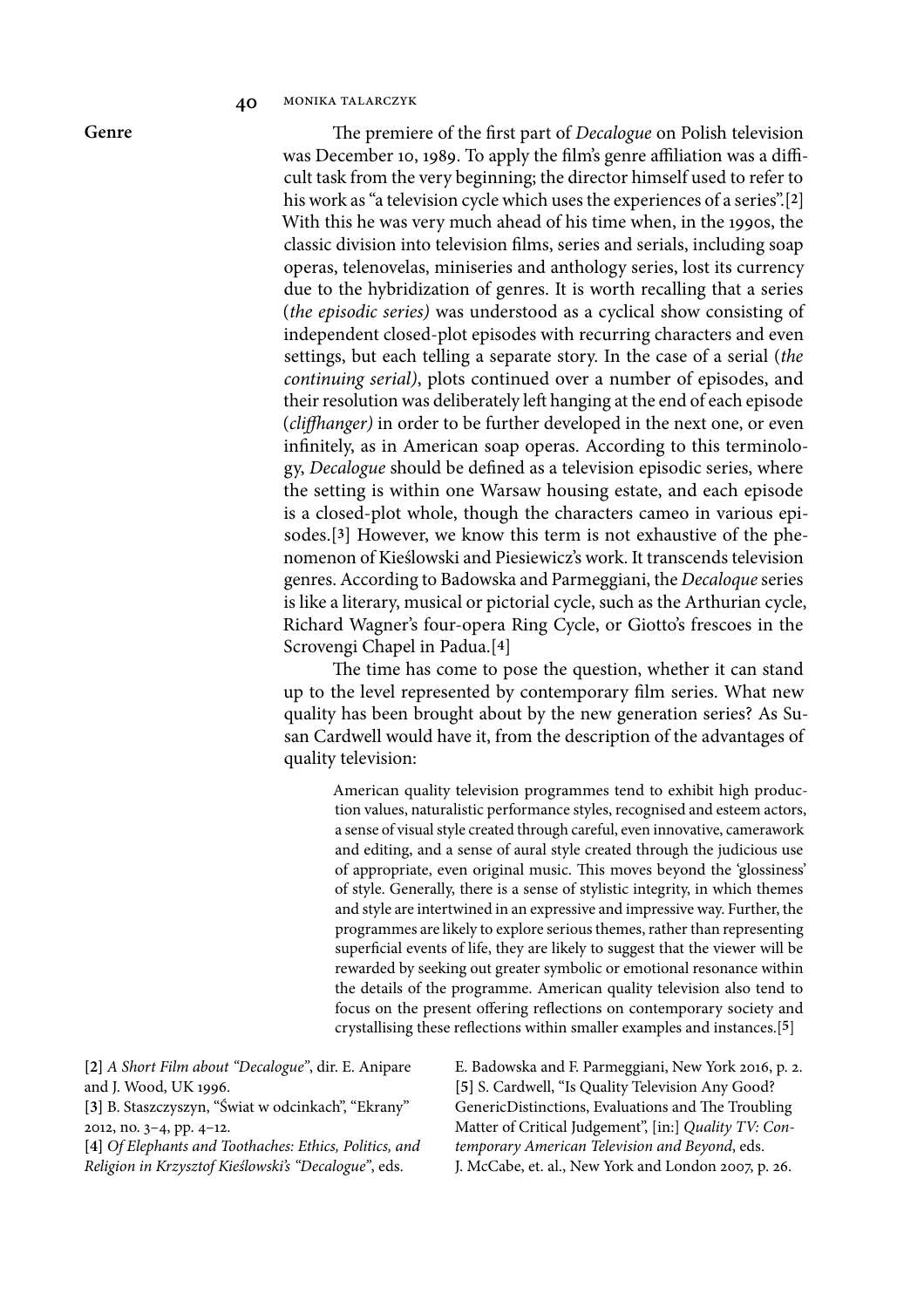According to English speaking media researchers, the "television twist" happened in the early 1990s, when ABC began to broadcast of *Twin Peaks* (1990–1991), aimed at a more refined audience. The stylistic cohesiveness of the series, endorsed by the name of the director of the first few episodes, David Lynch, as well as the unusual content for a series (sexual abuse of minors, prostitution, drug trafficking, FBI activities, the paranormal) were a new quality for television, which soon found many dedicated fans all over the world. The rising cable networks focused on polished, original projects, drawing from the traditions of art cinema, and some, such as HBO, still try to maintain the opinion that this quality is synonymous with their name, although they have competition from networks such as Showtime (*Californication* [2017– 2014]*, Dexter* [2006–2013]) or AMC *(Mad Men* [2007–2015]*, Breaking Bad* [2008–2013])*.* HBO has become synonymous with high-quality, contemporary and controversial television by offering culture capital aimed at a more refined audience in exchange for a subscription fee.

Are we really witnessing a "television twist"? Jane Feuer disproves the thesis of the revolutionary character of contemporary quality drama, recalling that the term *quality drama* was used earlier in reference to live broadcasts of New York theater shows by American television in the 1950s. According to her, the term should be used as a descriptive, not a historical term, assigned to productions from the late 1990s and today.[**6**] Polish researchers Małgorzata Major and Samuel Nowak also doubt the leading thesis about a contemporary "television twist" and the supposed new generation of television series, pointing to Polish television's repertoire. As they argue, quality drama has been the domain of public television (and Polish television as a producer and broadcaster of such material) almost from its very beginning. Quality drama, understood as a television series with a given structure, first appeared on public television, and then, much later, on cable television, a few decades ago.[**7**] Ingmar Bergman's *Scenes from a Marriage* (*Scener ur ett äktenskap*, 1973), ABC's *Roots* (1977), and Rainer Werner Fassbinder's *Berlin Alexanderplatz* (1980) prove that television series have long been able to express political, social and psychological matters in an indepth way, both in intimate dramas and on an epic scale. Nowak poses the question whether Polish series such as *Civil War* (*Wojna domowa*, 1965–1966), *Four Tankers and A Dog* (*Czterej pancerni i pies*, 1966–1970) and Television Theater spectacles realized the supposedly controversial model of quality television much earlier. Of course, the quality of Polish television was proven by such programmes as *More Than Life at Stake* (*Stawka wi*ę*ksza ni*ż ż*ycie*, 1967–1968), "*e House* (*Dom*, 1980) or *Queen Bona* (*Królowa Bona*, 1980). In my opinion, Krzysztof

**[6]** J. Feuer, "HBO and the Concept of Quality TV",

[in:] *Quality TV?*, op. cit., p. 146.

**[7]** S. Nowak, "Przeciw estetyzacji. Kilka uwag na marginesie pisania o telewizji jakościowej", [in:]

*W*ł*adcy torrentów*, eds. M. Major and J. Bucknall-Hołyńska, Gdańsk 2013, pp. 212–214.

**From the history of quality television**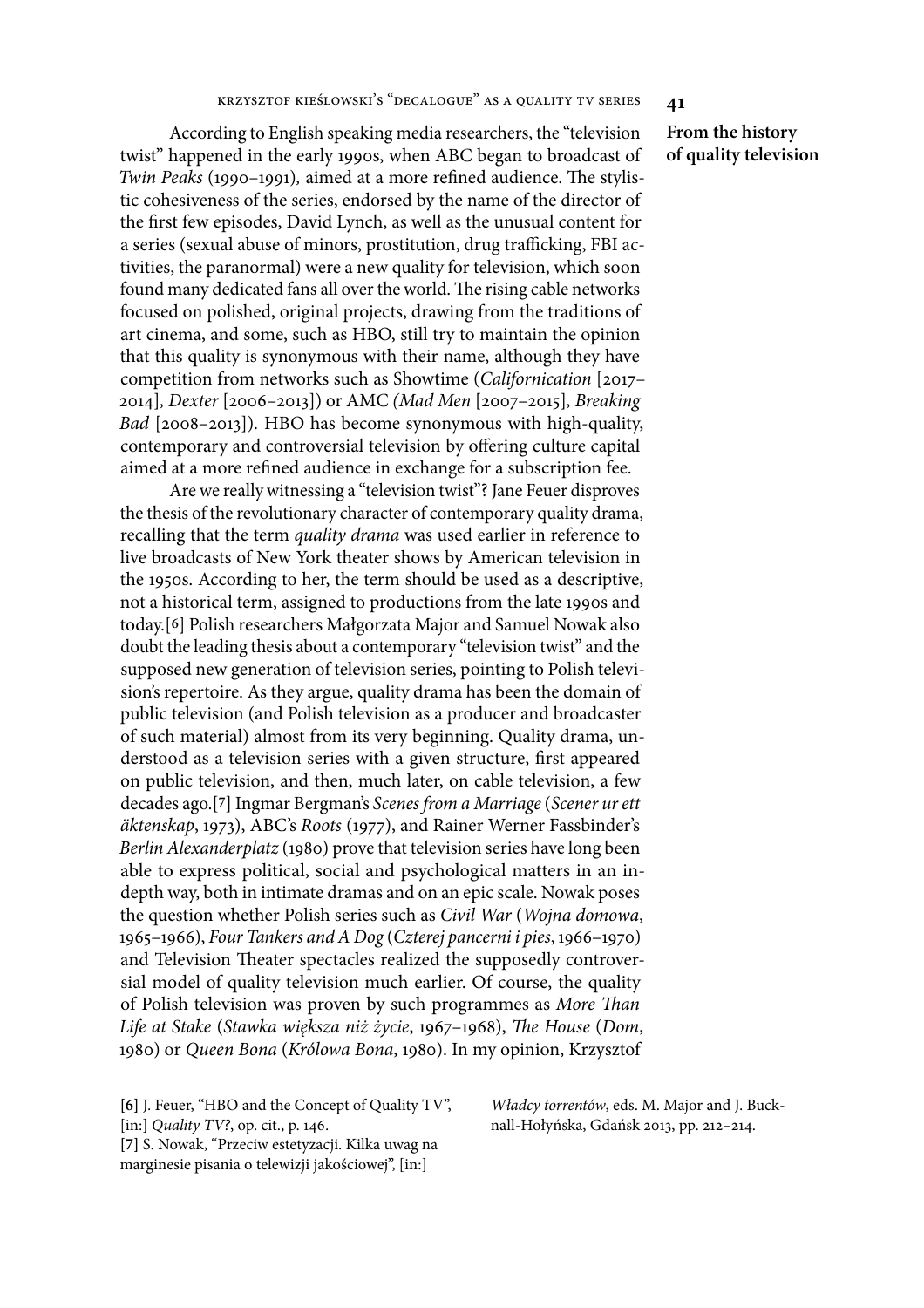Kieślowski's *Decalogue* was the crowning of this trend. Long before *Decalogue*, Polish television offered its viewers short series for varied audiences: *Children from our School* (*Dzieci naszej szko*ł*y*, directed by W. Berestowski, S. Sapiński, J. Kędzierzawska, 1968) for young viewers, "*e Most Important Day of Your Life* (*Najwa*ż*niejszy dzie*ń ż*ycia,* directed by Andrzej Konic, 1974) for adults, *White Tango* (*Bia*ł*e tango*, directed by Janusz Kidawa, 1981) for women. Although *Decalogue* as a series did have its genre predecessors on Polish television, it should be pointed out that it was Kieślowski who perfected the formula, boosting it with the weight of the issues and artistic devices involved. What is more, as the only such Polish series, *Decalogue* continues to be sold on DVD both domestically and abroad, and so has the potential to become the subject of analyses, verifying the thesis of the television turn in English-language subject literature.

Let us return to the indicators of quality listed by Sarah Cardwell: outstanding acting, the visual intuition of the camerawork, an original score, stylistic coherence by means of recurring motifs, a serious subject, details with symbolic meaning. It is worth adding that quality television makes not the director more appreciated, but the writer or the series creator. With the new generation series' characteristics in mind, it is easy to notice that *Decalogue* fulfilled the quality criteria long before they became the desired norm for quality television. Kieślowski did admit that the creator of the series was its co-writer: **Decalogue as a quality series**

> It was the idea of my writer – Krzysztof Piesiewicz. *Decalogue* itself was just a pretext. We were aiming to showcase the fact that in social life, there is disorder which demands the return of questions about the basics and the elementary values. These elementary values can be found in the Ten Commandments: Thou shalt not kill, thou shalt not steal [...] In the face of today's blending of values, sometimes it has to be said: listen, let us try to realize anew the simplest truths, because otherwise we will kill each other. People are harried and they forget about the basics, without which living is impossible. This was my initial motivation.[8]

The standards of art cinema are often cited as sources of the new generation series' quality. It was no different with *Decalogue*, whose issues and aesthetic stems from the cinema of moral anxiety, and is thus rooted in a genre considered as "the other", following the school of Polish cinema, key tradition in Polish cinema of the latter half of the twentieth century. Kieślowski as a screenplay author comes out of this genre, which he then enriched with both full-length feature television 7lms: *Camera Bu*( (*Amator*, 1979), *Blind Chance* (*Przypadek*, 1981/1987) and television featurettes: *Personnel* (*Personel*, 1975), *Short Working Day*  (*Krótki dzie*ń *pracy*, 1981/1996). To date, two parts of the series, with distinguishing titles, function as independent wholes: *A Short Film* 

**[8]** *Krzysztof Kie*ś*lowski: I'm so-so,* dir. K. Wierzbicki, Dania 1995.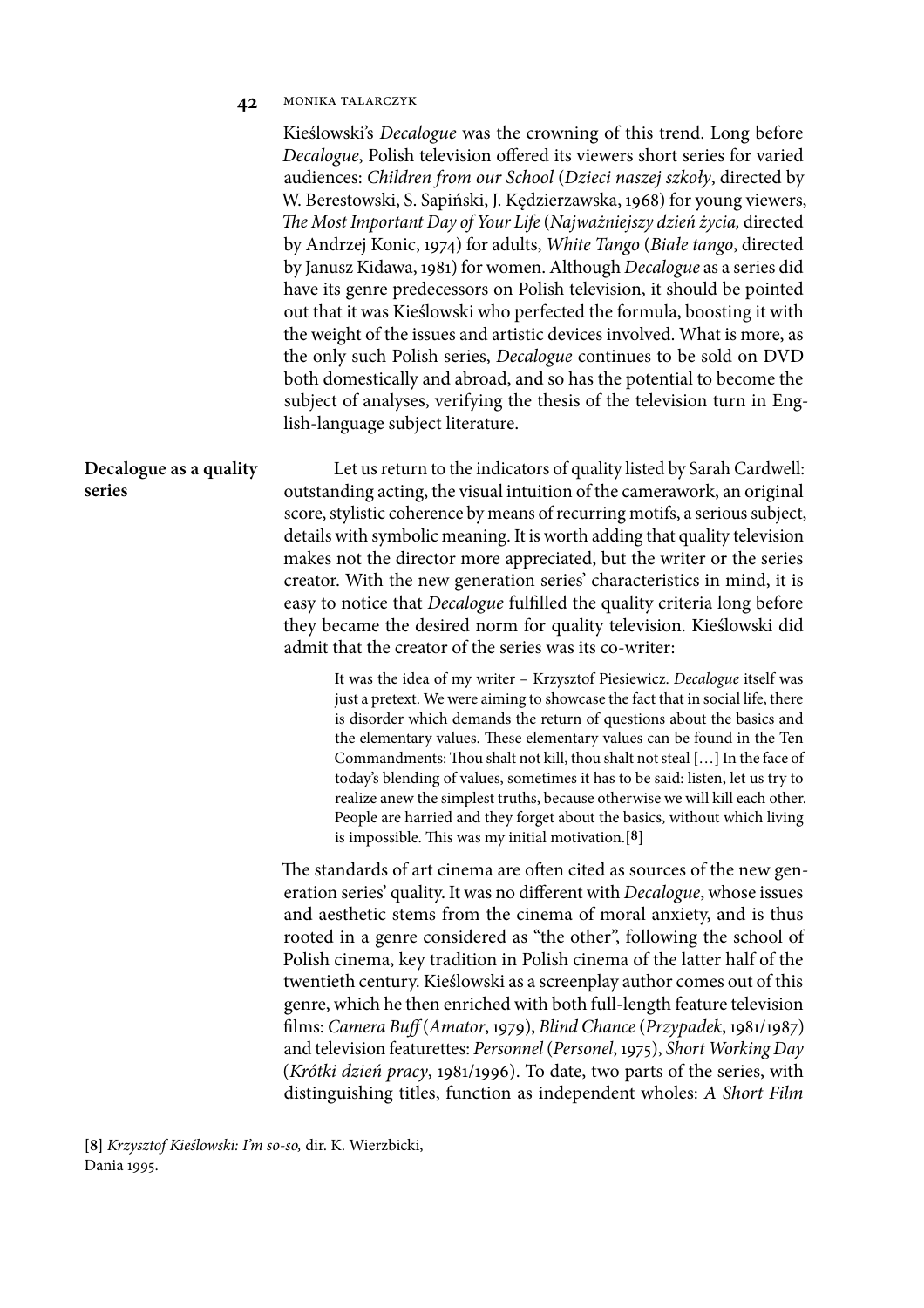*About Killing* (*Krótki* )*lm o zabijaniu*, 1988) and *A Short Film About Love* (*Krótki* )*lm o mi*ł*o*ś*ci*, 1988), both of which allude to the television film formula and are under 90 minutes in length. What is more, both premiered as independent feature films, a year and a half before the television series, as the director planned from the very start to realize the subject in two versions of editing.[**9**] Each of the parts was written into a coherent visual concept of the whole, based on closed spaces with no escape, medium close-ups giving the impression of intimacy and fostering conversation, and sudden broad-view shots showcasing the a protagonists' loneliness. At the same time, because the two parts were filmed by different camera operators, each one distinguished itself from the whole, either via colour (*A Short Film About Killing*, cinematography by Sławomir Idziak) or through visual equivalences with the 7lm's subject matter, as in *A Short Film About Love*, based on peeping. Similarly, because a single composer, Zbigniew Preisner, was used it was possible to achieve stylistic unity in the music stratum (indicated by the melancholic motif accompanying the theme), which was diversified with musical interpretations of selected threads in individual parts.

A direct link between the traditions of the cinema of moral anxiety and *Decalogue* was a cast composed of a generation of outstanding actors considered to be icons of the genre: Krystyna Janda, Jerzy Stuhr, Janusz Gajos, Aleksander Bardini, Maja Komorowska, Grażyna Szapołowska, Bogusław Linda and others. The characters would appear as cameos in parts dedicated to another character, showing the audience that each person passed in the street carries their own human burdens and secrets. The character played by Artur Barciś is the only one who is not the protagonist of any one part, but instead welds them together with his gaze. He fails to appear only in *Decalogue* 10, which is distinct in tone from the others thanks to the actors' comic strength and its lighter subject matter. Barciś himself never found out from the creators who he was supposed to be playing. His nameless voyeur character sometimes has more than the gesture of mere presence, as in *Decalogue* 5 as the surveyor who stops the taxi carrying the murderer-to-be and gives him a nod. He always knows what is about to happen, but he usually does not interfere. It seems he is a compassionate witness.

New generation series as transmedial messages (produced by networks, but distributed online) have seen multiple mashups from the online community, equipped with graphics and film editing software. The measure of the quality and stylistic coherence of a series today is the number and variety of parodied replies from the viewers. *Decalogue* has seen such reactions, though not from the Internet, but in the feature films made by the generation of actor-directors who

**[9]** J. Lenard, "Dziesięcioro przykazań"*,* "Film" 1987, no. 44, pp. 6–7.

# *Decalogue* **in the present day**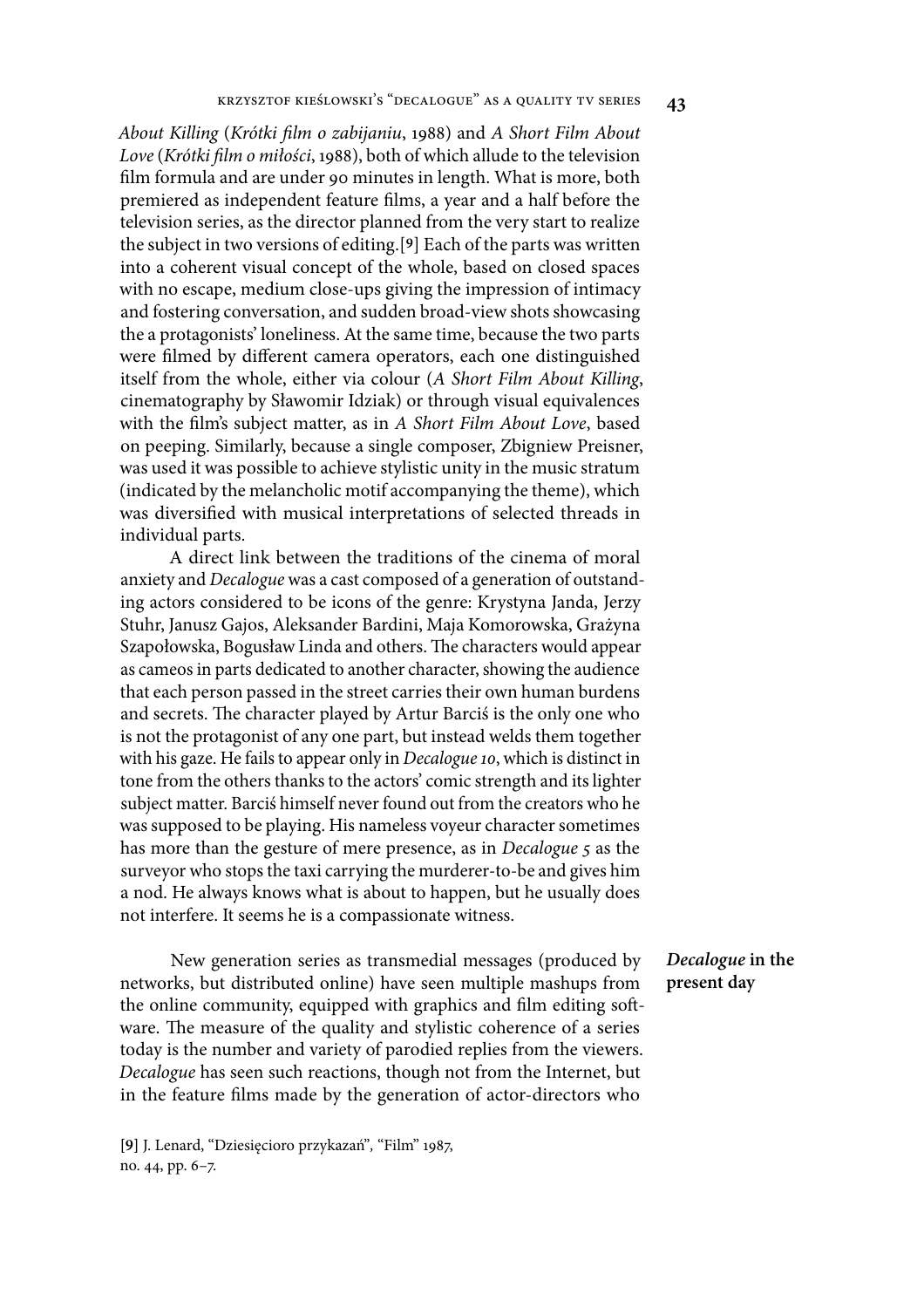appeared in his films in their youth. Parodied references are very rare in Polish cinema, especially with regard to the masters. They are the more worthy of fishing out from the turn-of-the-century productions made after Kieślowski's death. Apart from serious inspirations, Marek Haltof pointed out those based in a parody of Kieślowski's style. Olaf Lubaszenko, who was Tomek in *A Short Film About Love*, in his comedy *Boys Don't Cry* (*Ch*ł*opaki nie p*ł*acz*ą, 2000) has made clear references to the 7nal scene of *Trois couleurs: Blanc* (*Trzy kolory: Bia*ł*y,* 1994) at the prison entrance. Juliusz Machulski, or Romek from *Personel*, introduced into his comedy *Superproduction* (*Superprodukcja,* 2002) a character straight from *Decalogue*'s 7lm set, Artur Barciś' "angel-man", who appears right before the protagonist makes even the most trivial of decisions.[**10**]

Finally, the meaning of *Decalogue* in shaping the quality of the television episodic series is indirectly conveyed by the first Polish series produced by the cultural giant of the genre – HBO. Admittedly, *In Treatment* was made on the basis of the Israeli formula *Be-tipul*, and its third season was based entirely on its American version, *Therapy*, but the creators of the Polish version managed to add to the series a number of native realities. Mainly owing to the cast, composed of older and middle-generation stars, including icons of the cinema of moral anxiety, such as Jerzy Radziwiłowicz, Krystyna Janda, Janusz Gajos, and younger actors who debuted in *Decalogue*, such as Maciej Stuhr. The construct of *In Treatment* can be described, just as Kieślowski described *Decalogue*, as "a cycle which draws on the experiences of a series, or a series which utilises the rights of a cycle", reproducing the regularity of the weekly meetings of Jerzy, a psychotherapist, with his patients. The very thing that in *Decalogue* comprised the plot – traumatic events, moral dilemmas, and existential twists – in *In Treatment* become the subject of psychotherapeutic analysis. Both of these films are linked by the intimate character, the prevalence of dialogue over action, a visual composition based on interior shots with close-ups of the protagonists. What has changed is the context in which the conversations are held, although the figure symbolising this change is again a character linking different parts together. In *Decalogue* it was the silent angel-man, passing the protagonist when he was making a decision of moral value. In *In Treatment* it is the therapist, who enters into dialogue with the episode's protagonist, helping them reach the sources of an experience that has determined their life as an adult. Instead of the cinema of moral anxiety, we have the cinema of culture therapy.

To sum up, it is worth repeating that *Decalogue* fulfills all the criteria of quality, assigned to new generation series, and, in the history of quality television, it preceded the breakthrough in series production

**[10]** M. Haltof, "Ciągle żywy. Wpływ Kieślowskiego na kino polskie w czasach postkomunistycznych", op. cit., p. 102.